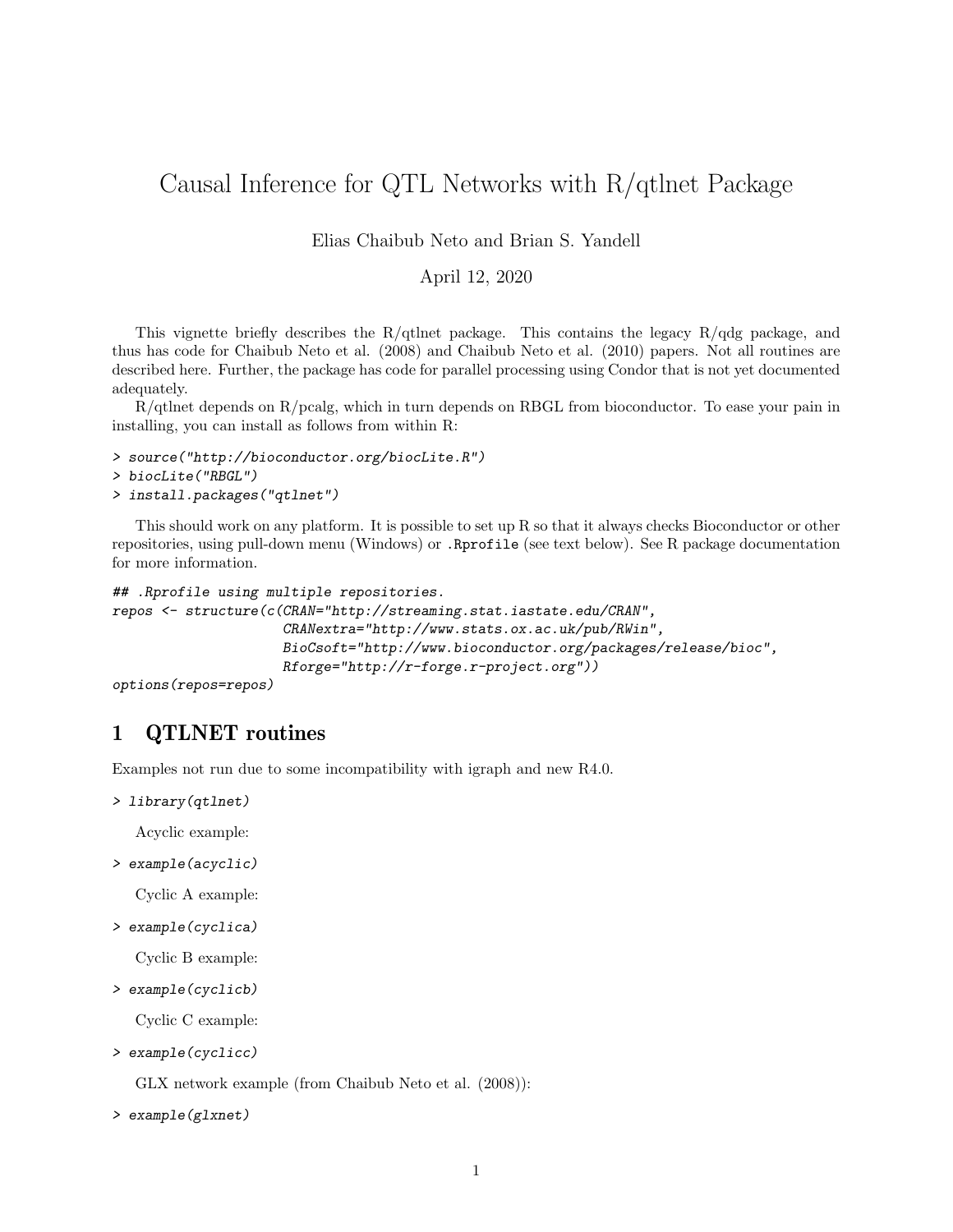## 2 QDG routines

The QDG routines are now incorporated into  $R/d$ tlnet. This document shows how to generate data, fit a QDG model and plot the inferred graph. We focus on a simple graph,  $y1 - y3$ ,  $y2 - y3$  and  $y3 - y4$ , with QTLs that affect each of the three phenotypes.

#### > library(qtlnet)

Simulate a genetic map (20 autosomes, 10 not equaly spaced markers per chromosome).

> mymap <- sim.map(len=rep(100,20), n.mar=10, eq.spacing=FALSE, include.x=FALSE)

Simulate an F2 cross object with n.ind (number of individuals).

```
> n. ind <- 200> mycross <- sim.cross(map=mymap, n.ind=n.ind, type="f2")
```
Produce multiple imputations of genotypes using the sim.geno function. The makeqtl function requires it, even though we are doing only one imputation (since we don't have missing data and we are using the genotypes in the markers, one imputation is enough).

```
> mycross <- sim.geno(mycross,n.draws=1)
```
Use 2 markers per phenotype, samples from the cross.

```
> genotypes <- pull.geno(mycross)
> geno.names <- dimnames(genotypes)[[2]]
> m1 <- sample(geno.names,2,replace=FALSE)
> m2 <- sample(geno.names,2,replace=FALSE)
> m3 <- sample(geno.names,2,replace=FALSE)
> m4 <- sample(geno.names,2,replace=FALSE)
> ## get marker genotypes
> g11 <- genotypes[,m1[1]]; g12 <- genotypes[,m1[2]]
> g21 <- genotypes[,m2[1]]; g22 <- genotypes[,m2[2]]
> g31 <- genotypes[,m3[1]]; g32 <- genotypes[,m3[2]]
> g41 <- genotypes[,m4[1]]; g42 <- genotypes[,m4[2]]
> ## generate phenotypes
> y1 <- runif(3,0.5,1)[g11] + runif(3,0.5,1)[g12] + rnorm(n.ind)
> y2 \le - \text{runif}(3,0.5,1) [g21] + \text{runif}(3,0.5,1) [g22] + \text{rnorm}(n.\text{ind})> y3 \leq \text{runif}(1,0.5,1) * y1 + \text{runif}(1,0.5,1) * y2 + \text{runif}(3,0.5,1)[g31] + \text{runif}(3,0.5,1)[g32] + \text{rnonm}(i.0.5,1)> y4 \le -\text{runif}(1,0.5,1) * y3 + \text{runif}(3,0.5,1)[g41] + \text{runif}(3,0.5,1)[g42] + \text{rnorm}(n.\text{ind})
```
Incorporate phenotypes into cross object.

```
> mycross$pheno <- data.frame(y1,y2,y3,y4)
   Create markers list.
> markers <- list(m1, m2, m3, m4)> names(markers) <- c("y1", "y2", "y3", "y4")Create qtl object.
> allqtls <- list()
> m1.pos <- find.markerpos(mycross, m1)
> allqtls[[1]] <- makeqtl(mycross, chr = m1.pos[,"chr"], pos = m1.pos[,"pos"])
> m2.pos <- find.markerpos(mycross, m2)
> allqtls[[2]] <- makeqtl(mycross, chr = m2.pos[,"chr"], pos = m2.pos[,"pos"])
```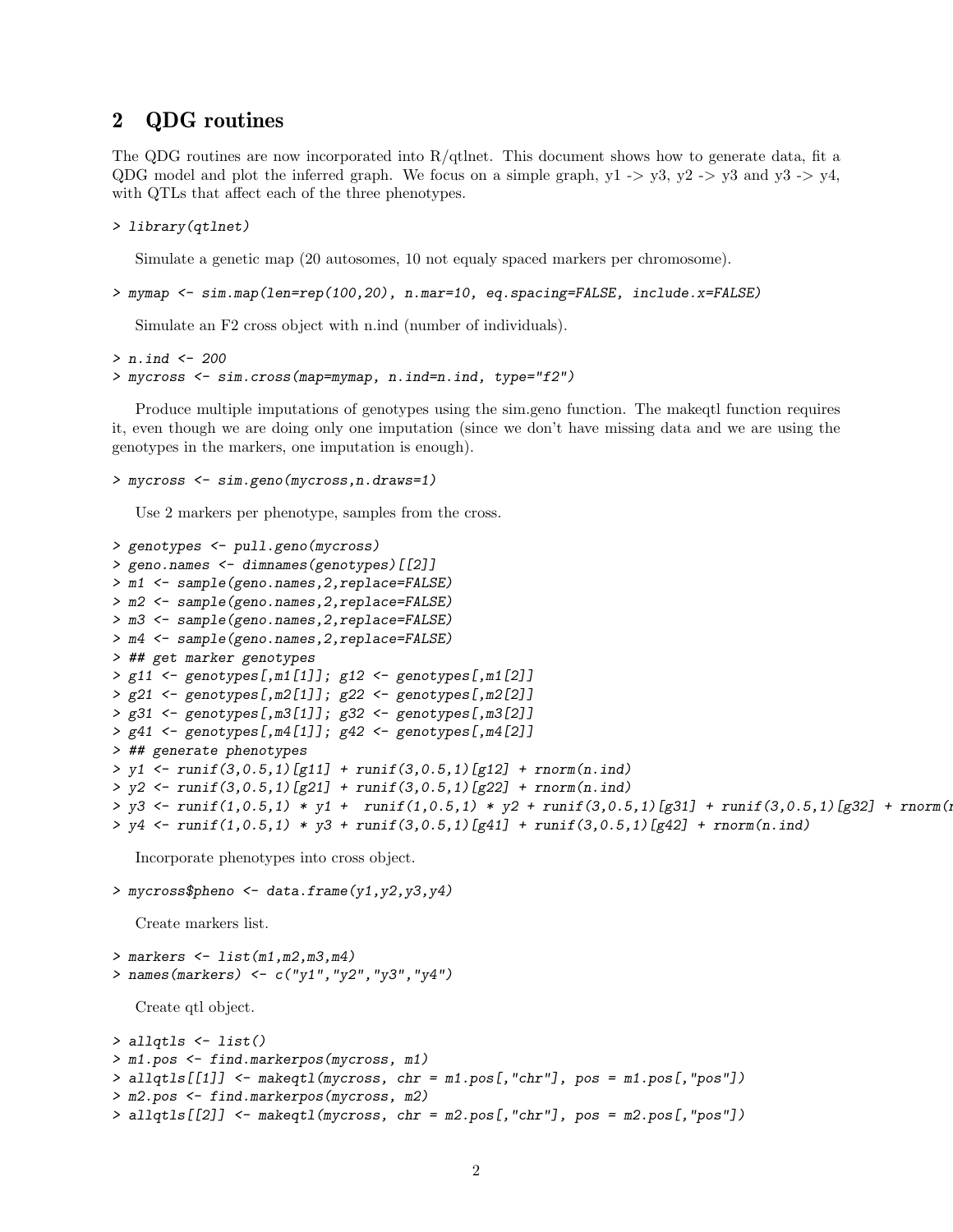```
> m3.pos <- find.markerpos(mycross, m3)
> allqtls[[3]] <- makeqtl(mycross, chr = m3.pos[,"chr"], pos = m3.pos[,"pos"])
> m4.pos <- find.markerpos(mycross, m4)
> allqtls[[4]] <- makeqtl(mycross, chr = m4.pos[,"chr"], pos = m4.pos[,"pos"])
> names(allqtls) <- c("y1","y2","y3","y4")
```
Infer QDG object.

```
> out <- qdg(cross=mycross,
+ phenotype.names = c("y1", "y2", "y3", "y4"),+ marker.names = markers,
+ QTL = allqtls,
+ alpha = 0.005,
+ n.qdg.random.starts=10,
+ skel.method="pcskel")
> out
```
\$UDG

```
node1 node2 edge
1 y1 y3 1
2 y2 y3 1
5 y3 y4 1
$DG
node1 direction node2 lod score
1 y1 ----> y3 0.3283315
2 y2 ----> y3 2.6184065
```

```
3 y3 ----> y4 1.6685702
$best.lm
```
[1] 1

```
$Solutions
$Solutions$solutions
$Solutions$solutions[[1]]
 node1 direction node2 lod
1 y1 ----> y3 4.114187
2 y2 ----> y3 6.404262
3 y3 ----> y4 12.344708
```
\$Solutions\$loglikelihood [1] -1127.196

\$Solutions\$BIC [1] 2397.446

```
$marker.names
$marker.names$y1
[1] "D14M5" "D6M9"
```
\$marker.names\$y2 [1] "D12M6" "D13M3"